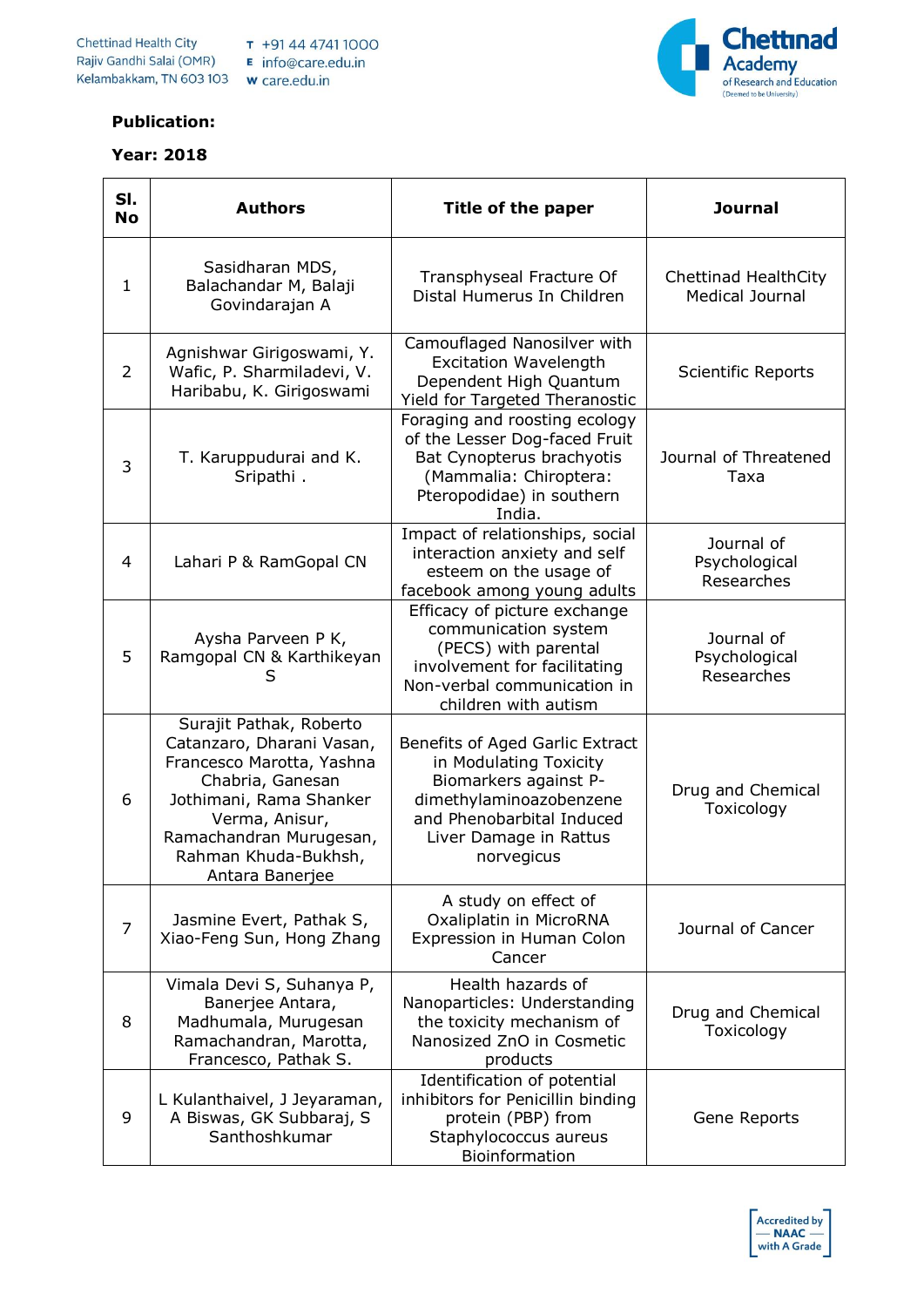

| 10 | Identification of potential<br>inhibitors for Penicillin<br>binding protein (PBP) from<br>Staphylococcus aureus<br>Bioinformation                                   | Genetic association of ABCC8<br>rs757110 polymorphism with<br>Type 2 Diabetes Mellitus risk:<br>A case-control study in South<br>India and a meta-analysis | Gene Reports                                   |
|----|---------------------------------------------------------------------------------------------------------------------------------------------------------------------|------------------------------------------------------------------------------------------------------------------------------------------------------------|------------------------------------------------|
| 11 | Muthusamy<br>AkshayaNarayanan,<br>Hannah Sugirthabai Rajila<br>Rajendran, Gnanasundaram<br>Vaithianathan, Govindaraju<br>Soundararajan,<br>Sundaramurthi Indumathi. | A metric scrutiny of the<br>orbital margins.                                                                                                               | Int j anat res                                 |
| 12 | Subramanian, M.,<br>Thotakura, B., Chandra<br>Sekaran, S.P., Jyothi, A.K.,<br>Sundaramurthi, I                                                                      | Naringin (4',5,7-<br>Trihydroxyflavanone 7-<br>Rhamnoglucoside) Attenuates<br>beta-Cell Dysfunction in<br>Diabetic Rats through<br>Upregulation of PDX-1   | Cells Tissues Organs                           |
| 13 | Yuvaraj M. F, Balaji T, Rajila<br>R. H. S, Vaithianathan G,<br>Aruna S, Balaji K                                                                                    | Study on Variations in the<br>Origin and Branching Pattern<br>of Internal Iliac Artery in<br>Cadavers                                                      | <b>Biomed Pharmacol J</b>                      |
| 14 | Mariappan Senthiappan<br>Arathi, Ganesan DurgaDevi,<br>Dorairaj Sreelekha,<br>RajasundaramArchana,<br>Mariappan Senthiappan<br>Anandi,<br>ManickamSubramanian       | Comparative Analysis of<br>Cranial Capacity with Body<br>Mass Index and Academic<br>Performance of First Year<br><b>Medical Students</b>                   | Journal of Clinical &<br>Diagnostic Research   |
| 15 | Sunitha. R, Prathap Kumar<br>J.                                                                                                                                     | A study of palmaris longus<br>muscle: its anatomic<br>variations with embryological<br>significance and clinical<br>importance                             | Int J Anat Res                                 |
| 16 | Vinoth Gnana Chellaiyan,<br>Fasna Liaquath Ali, Jasmine<br>Maruthappapandia                                                                                         | Association between<br>sedentary behaviour and<br>depression, stress and anxiety<br>among medical school<br>students in Chennai, India.                    | Journal of clinical and<br>diagnostic research |
| 17 | Muthukumar T, Singh Z,<br>Vishnu Prasad R, Samuel<br>AK, Raja TK.                                                                                                   | An epidemiological study of<br>road traffic accidents among<br>patients admitted in a tertiary<br>care hospital in Puducherry.                             | Int J Community Med<br><b>Public Health</b>    |
| 18 | Krishna Murthy C, M S<br>Srinivasan, Priyadarshini<br>Shanmugam                                                                                                     | Socio demographics, clinical<br>profile, risk factors and<br>comorbidities of patients with<br>psoriasis attending a tertiary<br>care hospital             | Indian journal of<br>Applied Research.         |
| 19 | M. Manimegalai, P.<br>Elangovan, V.A. Kayalvizhi,<br>D. Mithra Rangapriya                                                                                           | RangapriyaRetrospective<br>analysis of burden of maternal<br>syphilis and the outcome in<br>the fetus in a tertiary care<br>centre                         | Int J Res Dermato                              |
| 20 | R.kandaswamya                                                                                                                                                       | study of allergy pattern in<br>chronic idiopathic urticaria                                                                                                | Global journal for<br>research analysis        |

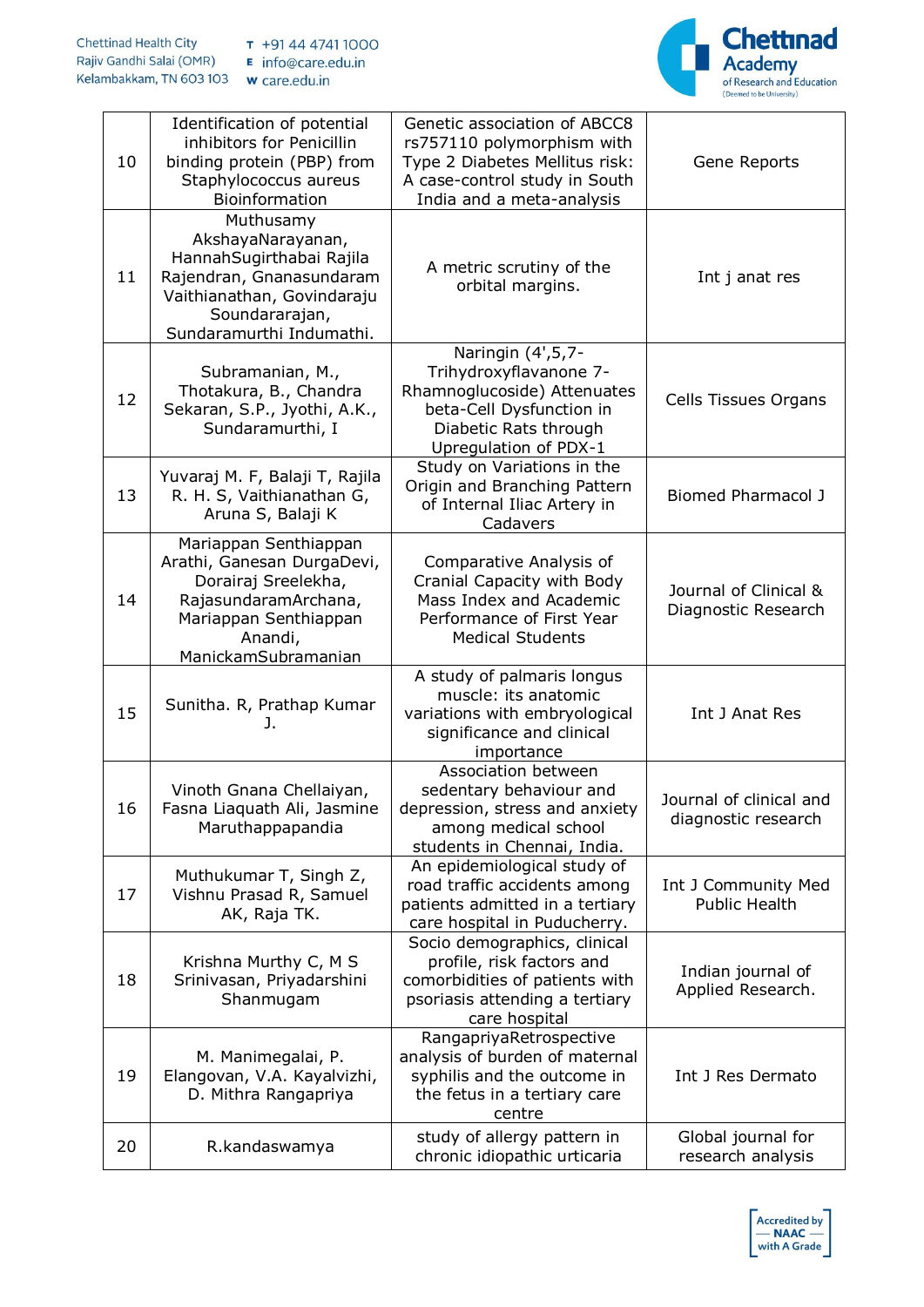

| 21 | Abarna Muthulakshmi                                                       | A bacteriological study of<br>primary pyodermas in<br>children in a tertiary care<br>hospital                                                                                                   | Global journal for<br>research analysis         |
|----|---------------------------------------------------------------------------|-------------------------------------------------------------------------------------------------------------------------------------------------------------------------------------------------|-------------------------------------------------|
| 22 | Abarna Muthulakshmi                                                       | A study of bacterial infections<br>(primary pyodermas) in<br>children                                                                                                                           | Global journal for<br>research analysis         |
| 23 | Lenifa Priyadarshini M. J.,<br>Kishore Babu E. P., Imran<br>Thariq A.     | Effect of low level laser<br>therapy on diabetic foot<br>ulcers: a randomized control<br>trial                                                                                                  | <b>International Surgery</b><br>Journal         |
| 24 | Yogesh Garg S.Babu<br>Kumar Alexander Paul<br>Sandeep Jindal              | Correlation of severity of<br>chronic liver disease and<br>pulmonary dysfunction - a<br>bed side assessement                                                                                    | International journal of<br>scientific research |
| 25 | Guruboo Balaji1, Noorul<br>Ameen, Rajasekaran                             | Case Report of Neuromyelitis<br>Optica Spectrum Disorders                                                                                                                                       | <b>JMSCR</b>                                    |
| 26 | Noorul Ameen S, Juhi R,<br>Rajasekaran D.                                 | Gout masquerading<br>rheumatoid arthritis.                                                                                                                                                      | MedPulse<br>InternationalJournal of<br>Medicine |
| 27 | Mathavan B, Ameen N,<br>Durai R                                           | An Interesting Case of Acute<br>Intermittent Porphyria<br><b>Precipitated During</b><br>Premenstrual Phase                                                                                      | J Hematol Thrombo<br>Dis                        |
| 28 | Dr Krishna Teja Kandula, Dr<br>Noorul Ameen, Dr<br>Rajasekaran Durai      | A Case of Mixed Connective<br><b>Tissue Disease Presenting</b><br>with Recurrent<br>Infections                                                                                                  | <b>JMSCR</b>                                    |
| 29 | Pandiyan N, Puvithra T.                                                   | Motherhood in the twenty first<br>century. Older mothers - How<br>old is too old?                                                                                                               | Chettinad Health City<br>Medical Journal        |
| 30 | Pandiyan N, Puvithra T,<br>Radha P.                                       | Philosophy for the Physician                                                                                                                                                                    | Chettinad Health City<br>Medical Journal        |
| 31 | Uma Maheshwari A,<br>Dhanashri D, Ranjani S,<br>Radha P, Pandiyan N       | Myths of sperm morphology-<br>Inter observer variance in<br>human sperm morphology<br>assessment                                                                                                | Chettinad health city<br>medical journal        |
| 32 | Jaison Jayakaran, Nirupa S,<br>Priyadarshini Shanmugam                    | Phenotypic and genotypic<br>charecterization of multidrug<br>resistant isolates from<br>patients with catheter<br>associated urinary tract<br>infections (CAUTI) in a<br>tertiary care hospital | Laboratory Physicians                           |
| 33 | Rohit Vishwanath RV, Alice<br>Peace Selvabai,<br>Priyadarshini Shanmugam. | Detection of bacterial<br>pathogens in the hands of<br>rural school children across<br>different age groups and<br>emphasizing the importance<br>of hand wash.                                  | Journal of Preventive<br>Medicine and Hygiene   |

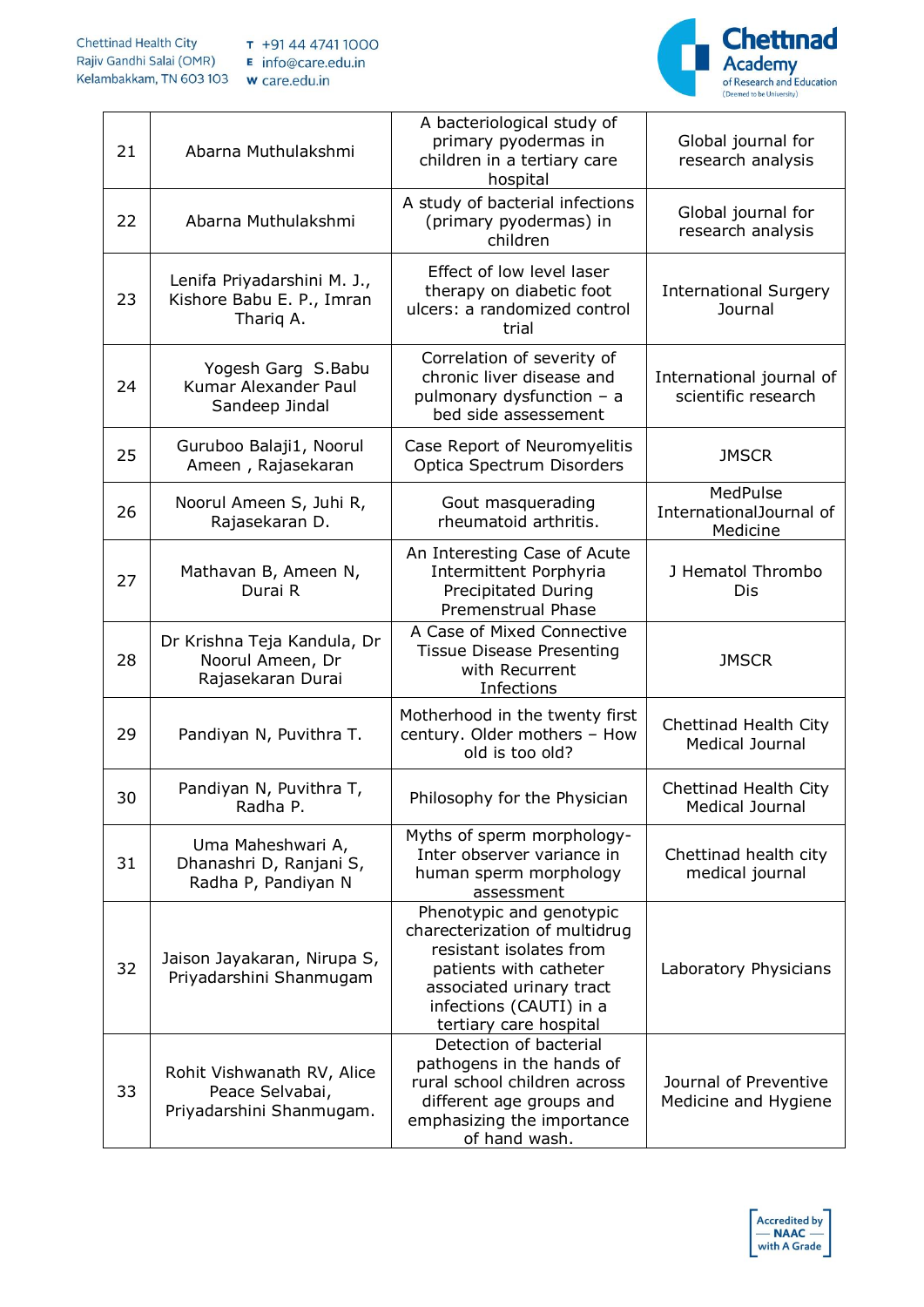

| 34 | Krishna Murthy C, M S<br>Srinivasan, Priyadarshini<br>Shanmugam.                                                        | Socio demographics, Clinical<br>profile, risk factors and<br>comorbidities of patients with<br>psoriasis attending a tertiary<br>care hospital.                             | Indian Journal of<br>Applied Research                                                              |
|----|-------------------------------------------------------------------------------------------------------------------------|-----------------------------------------------------------------------------------------------------------------------------------------------------------------------------|----------------------------------------------------------------------------------------------------|
| 35 | Ravindar A, Shanmugam P.                                                                                                | Co-infection of Dengue and<br>Leptospirosis in Patients<br>Presenting to a Tertiary Care<br>Hospital with Acute Febrile<br>Illness: A Cross-Sectional<br>Study.             | Journal of Clinical &<br>Diagnostic Research                                                       |
| 36 | Ravindar A, Shanmugam P                                                                                                 | Burkholderia pseudomallei:<br>Rare pathogen causing<br>urosepsis in a diabetic<br>patient-A case report                                                                     | Indian Journal of Case<br>Reports                                                                  |
| 37 | Jayanthi Sivasubramaniyan,<br>Jeya M.                                                                                   | Occurence of bla genes<br>encoding carbapenem<br>resistant Pseudomonas<br>aeruginosa and Acinetobacter<br>baumanii freomIntensive care<br>unit in a tertiary care hospital. | Journal of Lab<br>Physicians                                                                       |
| 38 | Prabina P, Jayanthi S,<br>Shameem Banu AS,<br>Sakunthala SR                                                             | Immunoassay test for<br>evaluation of seroprevalence<br>of HBV and HCV<br>infectionamong patients<br>attending a tertiary care<br>hospital.                                 | <b>International Journal</b><br>of Current<br>Microbiology and<br><b>Applied Science</b>           |
| 39 | Giridhar Sethuraman Sasi<br>Bhushan Gottimukkala                                                                        | Surfactant therapy- evolution<br>and newer trends                                                                                                                           | Indian Journal of<br><b>Practical Pediatrics</b>                                                   |
| 40 | Britto J., Jennifer; R.,<br>Sailatha; Nalini, Amrita<br>Priscilla                                                       | Role of amniotic fluid index on<br>maternal and neonatal<br>outcomes among obstetric<br>women with preterm<br>premature rupture of<br>membranes                             | <b>International Journal</b><br>of Reproduction,<br>Contraception,<br>Obstetrics and<br>Gynecology |
| 41 | Shivaganesh Ch, Madhavi E,<br>Konda VR, Ruckmani A,<br>Durga K                                                          | Assessment of Renal<br>Parameters in Patients on<br>Proton Pump Inhibitors and<br>Risk of Chronic Kidney<br>Disease.                                                        | J Clin Diagn Res                                                                                   |
| 42 | Preethi Ganesan, Abubacker<br>Sulaiman F, Soorya<br>Prakash, E.A Parthasarathy,<br>Rajamani Anand, Ramya<br>Kalaiarasan | Role of CT and MRI in Spinal<br>Trauma                                                                                                                                      | <b>International Journal</b><br>of Contemporary<br>Medicine Surgery and<br>Radiology               |
| 43 | D.Danis Vijay, S.Jayanthi,<br>N.Meenakshi.                                                                              | Clinical Significance Of<br><b>Cultural And Non-Cultural</b><br>Methods In Detection Of<br>Pathogens Causing<br>Respiratory Tract Infections.                               | Indian Journal Of<br>Microbiology                                                                  |
| 44 | Kogila,<br>Dr.Sujatha Sridharan<br>Dr.Rajalakshmi                                                                       | Knowledge assessment Tool<br>On Complementary Feeding<br>Among Mothers of<br><b>Infants: Reliability and Validity</b>                                                       | <b>International Journal</b><br>of Research and<br><b>Analytical Reviews</b>                       |

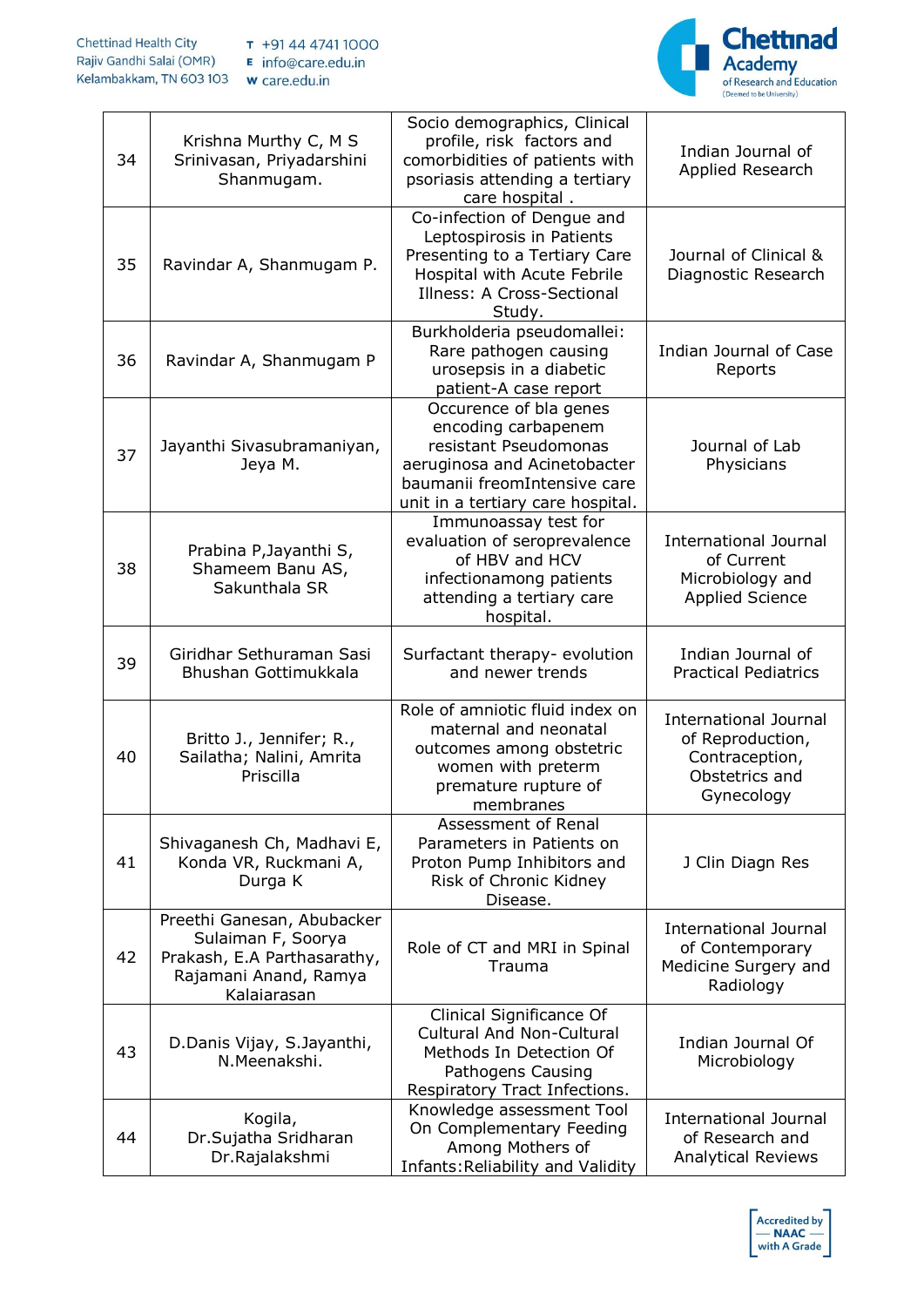

| 45 | Tony Dominic. D, Shobana.<br>V, Pavithra.D, Vanitha.K                                                                           | A descriptive study to assess<br>the knowledge on early<br>puberty among mothers of<br>girl children at Pooncheri<br>village, Kanchipuram District,<br>Tamilnadu, India                | <b>International Journal</b><br>of Research and<br><b>Analytical Reviews</b>         |
|----|---------------------------------------------------------------------------------------------------------------------------------|----------------------------------------------------------------------------------------------------------------------------------------------------------------------------------------|--------------------------------------------------------------------------------------|
| 46 | Subbulakshmi.S, A.Sharli<br>Praba K.Maheshwari,<br>G.Divakar Rao                                                                | The evolution of knowledge<br>on typhoid fever and it's<br>association with the<br>demographic factors among<br>the mothers                                                            | <b>International Journal</b><br>of Research and<br><b>Analytical Reviews</b>         |
| 47 | Kogila. P, S. Kalaivani, S.<br>Sivaranjani, A. Jeyasree                                                                         | Dengue fever among pediatric<br>population: A retrospective<br>study                                                                                                                   | <b>International Journal</b><br>of Research and<br><b>Analytical Reviews</b>         |
| 48 | Kogila. P, Jeevitha. S,<br>Priyanka. P, Gowrilakshmi.<br>K., Divakar.E                                                          | Awareness of mothers on<br>prevention of childhood<br>drowning                                                                                                                         | <b>International Journal</b><br>of Research and<br><b>Analytical Reviews</b>         |
| 49 | Kogila. P, Vijayakumar. P.,<br>Santhiya. J., Preethi. S.,<br>Kalaivani R.                                                       | Prental stress: Newborn<br>admitted in neonatal intensive<br>care unit                                                                                                                 | <b>International Journal</b><br>of Research and<br><b>Analytical Reviews</b>         |
| 50 | M.Priya, .T,Tamizhini<br>.A.Priyadharshini,<br>Manjula.T.R                                                                      | Prevalence of depression<br>among elderly people                                                                                                                                       | <b>International Journal</b><br>of Research and<br><b>Analytical Reviews</b>         |
| 51 | Ponnambily Jobin, Sudha,<br>Sarasu                                                                                              | Lived Experience of the<br>disaster victims of South<br>Indian floods 2015: A<br>concatenated disaster crisis<br>model using<br>phenomeographical<br>framework analysis                | Indian Journal of<br>Continuing Education                                            |
| 52 | Kogila P., Dr.Sujatha<br>Sridharan, Dr. Rajalakshmi                                                                             | Infant feeding: switching to<br>complementary feeding                                                                                                                                  | <b>International Journal</b><br>Of Informative &<br><b>Futuristic Research</b>       |
| 53 | S. Pathak, A. Banerjee, W.-<br>J. Meng, S.K. Nandy, M.<br>Gopinath, X.-F. Sun                                                   | Significant expression of<br>tafazzin (TAZ) protein in colon<br>cancer cells and its<br>downregulation by radiation                                                                    | <b>International Journal</b><br>of Radiation Biology                                 |
| 54 | Pathak S, Sushmitha S,<br>Bhavani B, Murugesan R,<br>Zhang H, Girigoswami A,<br>Sun XF                                          | A review on comparative<br>efficacy of Cetuximab,<br>Panitumumab and<br>Bevacizumab antibody<br>therapy with combination of<br>FOLFOX-4 in K-RAS mutated<br>colorectal cancer patients | Oncotarget                                                                           |
| 55 | R. Deepika, K. Girigoswami,<br>R. Murugesan, A                                                                                  | Girigoswami, Influence of<br>Divalent Cation on<br>Morphology and Drug Delivery<br>Efficiency of Mixed Polymer<br>Nanoparticles                                                        | Current drug delivery                                                                |
| 56 | Surajit Pathak, Sushmitha<br>Sriramulu, Ganesan<br>Jothimani, Madhumala<br>Gopinath, Ramachandran<br>Murugesan, Antara Banerjee | A review on clinical<br>applications of conditioned<br>medium derived from Human<br>Umbilical Cord-Mesenchymal<br>Stem Cells (UC-MSCs)                                                 | <b>International Journal</b><br>of Hematology-<br>Oncology and Stem<br>Cell Research |

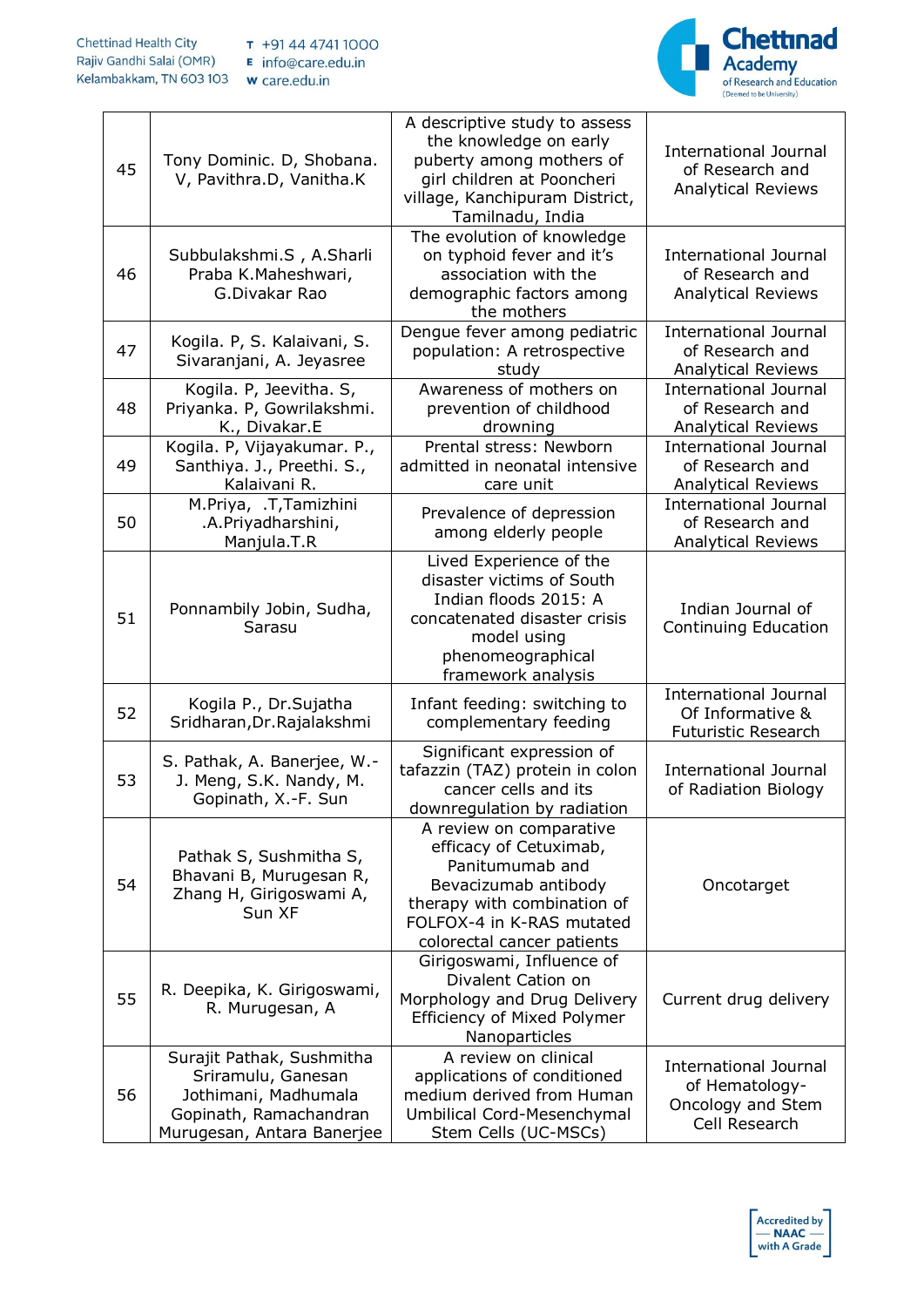

| 57 | Surajit Pathak, Sushmitha<br>Sriramulu1, Sathya Priya<br>Thandavan1, Ganesan<br>Jothimani, Antara Banerjee,<br>and Francesco Marotta                                                                                         | Enhancement of Shelf Life of<br>the Climacteric Fruits: A<br>Review on Application of<br><b>CRISPRi Technology</b>                                                                              | Trends in Technical &<br>Scientific Research                                         |
|----|------------------------------------------------------------------------------------------------------------------------------------------------------------------------------------------------------------------------------|-------------------------------------------------------------------------------------------------------------------------------------------------------------------------------------------------|--------------------------------------------------------------------------------------|
| 58 | Pragyan Paramita, Vimala<br>Devi Subramaniam,<br>Ramachandran Murugesan,<br>Madhumala Gopinath,<br>Ilangovan Ramachandran,<br>Satish Ramalingam, Xiao<br>Feng Sun, Antara Banerjee,<br>Francesco Marotta, Surajit<br>Pathak, | Evaluation of potential anti-<br>cancer activity of cationic<br>liposomal nanoformulated<br>Lycopodium clavatum in colon<br>cancer cells                                                        | <b>IET Nanobiotechnology</b>                                                         |
| 59 | Geeva and Narayan S                                                                                                                                                                                                          | Lithium entrapped chitosan<br>nanoparticles to reduce<br>toxicity and increase cellular<br>uptake of lithium.                                                                                   | Environmental<br>Toxicology and<br>Pharmacology                                      |
| 60 | Sagayaraj K, Sivarajan N &<br>Ram Gopal C N                                                                                                                                                                                  | Comparison between medical<br>and non medical college<br>students on the level of stress                                                                                                        | <b>International Journal</b><br>of Surgery                                           |
| 61 | Dinu Varghese, Ruckmani A,<br>Arunkumar R, Madhavi<br>Eerike, Lakshmipathy<br>Prabhu R.                                                                                                                                      | Urinary Bisphenol A (BPA)<br>Level and Consumption of<br>Water/ Soft Drinks / Food<br>from Plastic Containers.                                                                                  | <b>International Journal</b><br>of Pharmaceutical<br>Sciences Review and<br>Research |
| 62 | Velusamy A, Manigandan V,<br>Saravanan R, &<br>Umamaheswari S.                                                                                                                                                               | Bioactive peptides from<br>Marine Ascidians and future<br>drug development-A review                                                                                                             | <b>International Journal</b><br>of Peptide Research<br>and Therapeutics.             |
| 63 | Akram Husain RS,<br>Rajakeerthana R,<br>Sreevalsan A, Prema<br>Jayaprasad P, Ahmed SSSJ,<br>Ramakrishnan V                                                                                                                   | Prevalence of human<br>papilloma virus with risk of<br>cervical cancer among south<br>Indian women: A genotypic<br>study with meta-analysis and<br>molecular dynamics of HPV E6<br>oncoprotein. | <b>Infection Genetics and</b><br>Evolution                                           |
| 64 | S. Radha, K. K. Mothilal, A<br>.Thamaraichelvan and R.<br>Shanmugam                                                                                                                                                          | Synthesis, Characterization,<br>Antimicrobial and Density<br>Functional Theory Studies of<br>Metal Complexes of 3-<br>Benzoyl-7-methoxy Coumarin                                                | Indian Journal of<br>Pharmaceutical<br>Sciences                                      |
| 65 | Muthusamy<br>AkshayaNarayanan,<br>HannahSugirthabai<br>RajilaRajendran,<br>Gnanasundaram<br>Vaithianathan, Govindaraju<br>Soundararajan,<br>Sundaramurthi Indumathi.                                                         | A metric scrutiny of the<br>orbital margins                                                                                                                                                     | <b>International Journal</b><br>of Anatomy and<br>Research.                          |
| 66 | Ashok Victor, Hannah<br>sugirthabai Rajila rajendran                                                                                                                                                                         | Study of coronary arteries -<br>Ostial variations and proximal<br>angulation in south indian<br>population                                                                                      | Indian Journal of<br>Research                                                        |

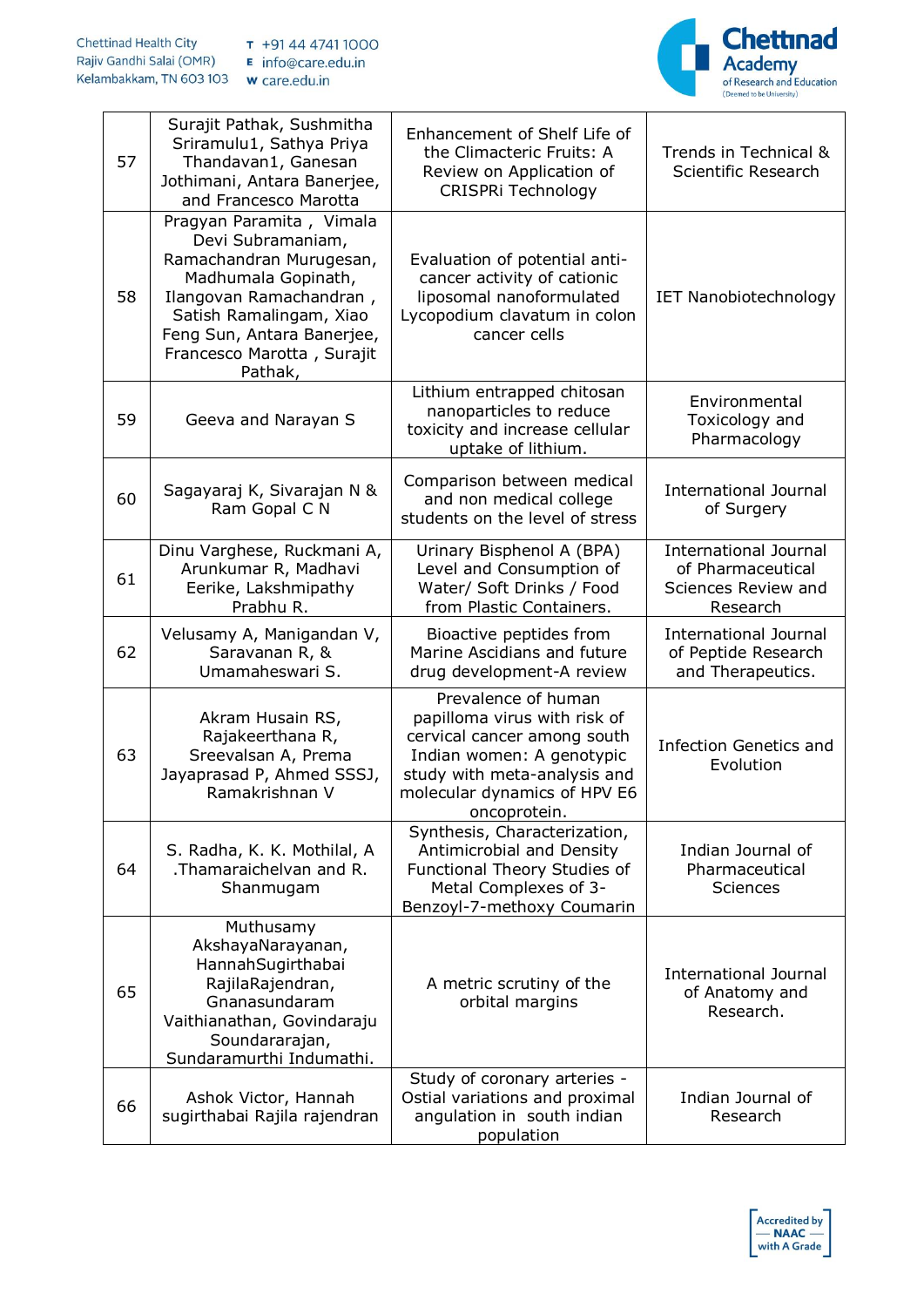

| 67 | Chellaiyan VG, Jasmine M,<br>Fasna L, Mallika SV                                       | Food safety awareness and<br>food handling practices<br>among rural population of<br>Tamil Nadu.                                                                              | . International Journal<br>Of Community<br>Medicine And Public<br>Health.     |
|----|----------------------------------------------------------------------------------------|-------------------------------------------------------------------------------------------------------------------------------------------------------------------------------|-------------------------------------------------------------------------------|
| 68 | Vinoth Gnana Chellaiyan,<br>Christina S. C. Christopher,<br>Shailaja Daral             | Availing entitlements under<br>Janani Shishu Suraksha<br>Karyakram in Tamil Nadu: a<br>reality                                                                                | <b>International Journal</b><br>Of Community<br>Medicine And Public<br>Health |
| 69 | Chellaiyan VG, Adhikary M,<br>Das TK, Taneja N, Daral S.                               | Factors influencing gender<br>preference for child among<br>married women attending<br>ante-natal clinic in a tertiary<br>care hospital in Delhi: a cross<br>sectional study. | Int J Community Med<br><b>Public Health</b>                                   |
| 70 | Shivasakthimani R, Vinoth<br>GCD, Ravivarman G, Murali<br>R.                           | Compliance of anti-rabies<br>vaccine among dog bite<br>victims in an urban slum of<br>Chennai: a cross sectional<br>study                                                     | Int J Community Med<br><b>Public Health</b>                                   |
| 71 | Chellaiyan VG, Adhikary M,<br>Das TK, Taneja N, Daral S                                | A study on compliance of<br>antenatal care among the<br>mothers attending<br>immunisation clinic of<br>Murshidabad Medical College<br>and Hospital, West Bengal               | <b>IOSR</b>                                                                   |
| 72 | Prabhakaran P, Navin N,<br>Srinivasan R                                                | A comparative study of<br>efficacy of clotrimazole and<br>fluconazole ear drops in<br>otomycosis                                                                              | J. Evolution Med.<br>Dent. Sci                                                |
| 73 | Ravindar A, Shanmugam P                                                                | Co-infection of Dengue and<br>Leptospirosis in Patients<br>Presenting to a Tertiary Care<br>Hospital with Acute Febrile<br>Illness: A Cross-Sectional<br>Study.               | Journal of Clinical &<br>Diagnostic Research                                  |
| 74 | Mannu A, Agarwalla SK,<br>Vasudevan J, Subramaniam<br>KT, Basha A                      | Hepatic dysfunction in<br>children with complicated<br>malaria.                                                                                                               | Int J Contemp Pediatr                                                         |
| 75 | Arun Ganesh, Sujitha P,<br>Ashvind, Sujatha Sridharan.                                 | Siblings With Short Stature<br>and Brittle Hair - Mystery<br>Unveiled                                                                                                         | Journal Of Evolution<br>and Dental Sciences                                   |
| 76 | Jayendrapalan J, Ramesh<br>VG, Karthikeyan KV, Devi S.                                 | Primary lymphoma of the<br>radial nerve presenting as<br>nerve sheath tumor                                                                                                   | Neurol India                                                                  |
| 77 | Chidambharam<br>Choccalingam                                                           | conductance and scatter<br>parameters of neoplastic &<br>non-neoplastic lymphocytes<br>using Coulter LH 780                                                                   | J Lab Physician                                                               |
| 78 | Devi Subbarayan,<br>Chidambharam<br>Choccalingam, Chitodee<br>kodumudi Ananthalakshmi. | The effects of Sample<br>transport by pneumatic tube<br>system on routine<br>haematology & coagulation<br>tests                                                               | Advances in<br>Hematology                                                     |

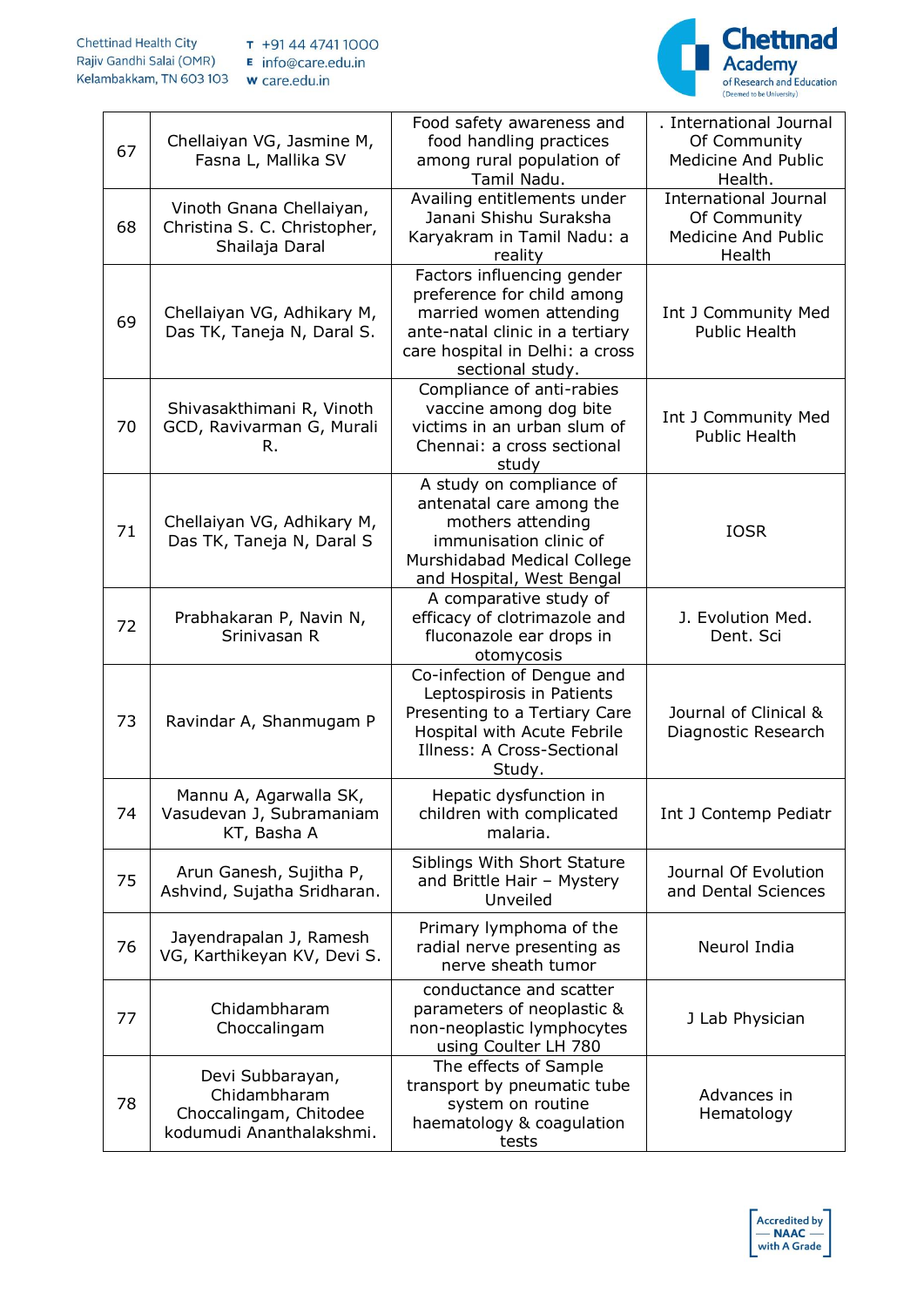

| 79 | Shivganesh C, MadhaviE,<br>VenuGopalaRao K,<br>Ruckmani A, Durga K                                                         | Assessment of Renal<br>parameters and risk of<br>chronic kidney disease                                                                                                                      | <b>JCDR Manuscript</b>                                                               |
|----|----------------------------------------------------------------------------------------------------------------------------|----------------------------------------------------------------------------------------------------------------------------------------------------------------------------------------------|--------------------------------------------------------------------------------------|
| 80 | Dinu Varghese, Ruckmani A,<br>Arunkumar R, Madhavi<br>Eerike, Lakshmipathy<br>Prabhu R                                     | Urinary Bisphenol A (BPA)<br>Level and Consumption of<br>Water/ Soft Drinks / Food<br>from Plastic Containers                                                                                | Int. J. Pharm. Sci.<br>Rev. Res                                                      |
| 81 | Alexander Mannu, Sunil<br>Kumar Agarwalla, Jaishree<br>Vasudevan, Kathir<br>Subramaniam T, Ahamed<br>Basha A.              | Hepatic dysfunction in<br>children with complicated<br>malaria                                                                                                                               | <b>International Journal</b><br>of Contemporary<br>Pediatrics                        |
| 82 | A. Ahamed Basha, D. C.<br>Mathangi, R. Shyamala                                                                            | Fluorescent light induced<br>oxidative damage and the<br>protective role of LED light<br>photobiomodulation in Wistar<br>Strain Albino Ra                                                    | Indian Journal of<br>Physiology &<br>Pharmacology                                    |
| 83 | Sivabackiya C, Kailash<br>sureshkumar,, Shabeeba<br>Kailash                                                                | A study of caregiver burden<br>and depression in caregiver<br>burden and depression in<br>primary caregivers of CKD<br>patients on dialysis.                                                 | Delhi psychiatry<br>journal                                                          |
| 84 | Maria Annita Tellcott<br>Solomon, Sabari Sridhar<br>O.T., B. Srinivasan.                                                   | Correlation between age of<br>alcohol dependence and<br>quality of life - A hospital<br>based cross sectional study.                                                                         | IAIM                                                                                 |
| 85 | Saravanan K, E.A.<br>Parthasarathy, Abubacker<br>Sulaiman Farook, Praveen<br>Sridharan, Gopalakrishnan,<br>Rajamani Anand. | Role of Susceptibility<br>Weighted Imaging in<br>Cerebellopontine Angle<br>Schwannoma Vs Meningioma                                                                                          | <b>International Journal</b><br>of Contemporary<br>Medicine Surgery and<br>Radiology |
| 86 | Preethi Ganesan, Abubacker<br>Sulaiman F, Soorya<br>Prakash, E.A Parthasarathy,<br>Rajamani Anand, Ramya<br>Kalaiarasan    | Role of CT and MRI in Spinal<br>Trauma                                                                                                                                                       | <b>International Journal</b><br>of Contemporary<br>Medicine Surgery and<br>Radiology |
| 87 | Anith Alfred J, Abubacker<br>Sulaiman F, Divya Shree,<br>Ashraf Ahmed, Saravanan<br>K, Vijay Prabhu.                       | Comparison of Single Voxel<br>and Multi Voxel Magnetic<br>Resonance Spectroscopy in<br>Evaluation of Brain Tumors.                                                                           | <b>International Journal</b><br>of Contemporary<br>Medicine Surgery and<br>Radiology |
| 88 | Lavanya, Abubacker<br>Sulaiman Farook, Raj<br>Kumar, Ashraf Ahmed B,<br>Einstein Raju, Farooque MC                         | Diagnostic efficacy of<br>magnetization transfer<br>contrast in comparison with<br>fluid attenuated inversion<br>recovery sequences for<br>evaluating brain tuberculoma<br>in South Indians. | <b>International Journal</b><br>of Contemporary<br>Medicine Surgery and<br>Radiology |
| 89 | E.A. Parthasarathy, Einstien<br>A, Abubacker Sulaiman F,<br>Alex Daniel Prabhu, Ashraf<br>Ahmed B, Saravanan K.            | Computed Tomography in<br>Orbital Pathology with<br>Clinicopathological Correlation                                                                                                          | <b>International Journal</b><br>of Contemporary<br>Medicine Surgery and<br>Radiology |
| 90 | Aruna Shanmuganathan,<br>Advita. G, Meenakshi N.,<br>Ragulan R., Nisha Ganga,<br>Pukazhenthi K.                            | Correlation of Grade of<br>Pulmonary Artery Pressure<br>with 6 minute walk distance in<br>dysnoea grading in Group 3<br>Pulmonary artery                                                     | <b>International Journal</b><br>of Advances in<br>Medicine                           |

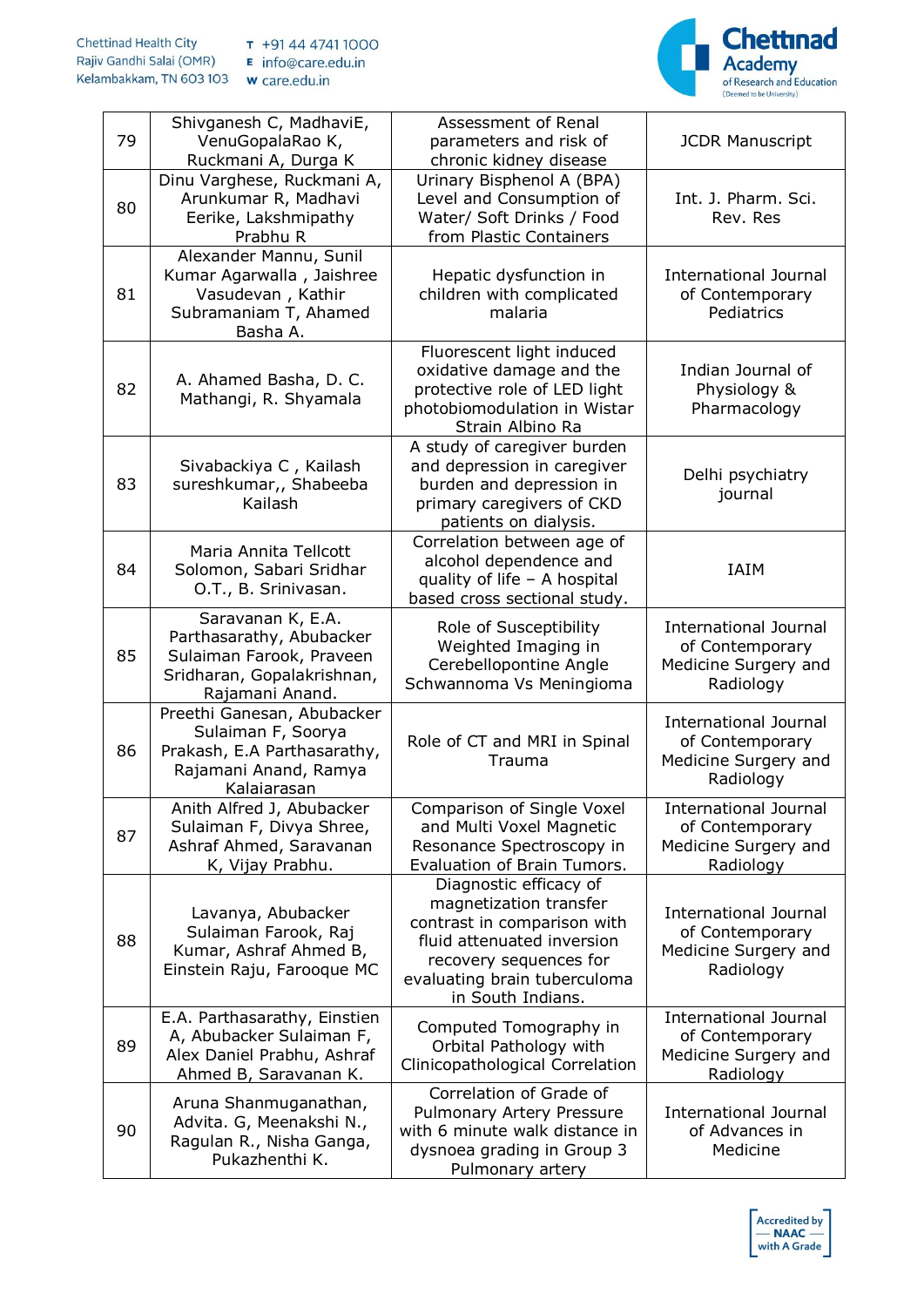

|     |                                                                                                                            | hypertension.                                                                                                                                              |                                                                                                            |
|-----|----------------------------------------------------------------------------------------------------------------------------|------------------------------------------------------------------------------------------------------------------------------------------------------------|------------------------------------------------------------------------------------------------------------|
| 91  | Premraj S, Muniraj F, Riaz J,<br>Senthilnayagam B                                                                          | Recurrent atypical<br>meningioma with pleural<br>metastases.                                                                                               | Indian J Med<br>PaediatrOncol                                                                              |
| 92  | Rajasekaran D<br>,Udayashankar D                                                                                           | Correlation of Serum<br>Magnesium Levels with<br>Microvascular Complications<br>among Type 2 Diabetes<br>patients in South India                           | <b>JMSCR</b>                                                                                               |
| 93  | Sarah S Premraj                                                                                                            | Correlation between serum<br>uric acid level and<br>microangiopathic<br>complications in patients with<br>type 2 diabetes mellitus                         | MedPulse -<br><b>International Medical</b><br>Journal                                                      |
| 94  | Mechenro J., Venugopal G.,<br>Buvnesh Kumar M.,<br>Balakrishnan D.,<br>Ramakrishna B.S.                                    | Vitamin D status in<br>Kancheepuram District, Tamil<br>Nadu, India 11 Medical and<br>Health Sciences 1117 Public<br>Health and Health Services             | <b>BMC Public Health</b>                                                                                   |
| 95  | Girigoswami A., Yassine W.,<br>Sharmiladevi P., Haribabu<br>V., Girigoswami K.                                             | Camouflaged Nanosilver with<br><b>Excitation Wavelength</b><br>Dependent High Quantum<br>Yield for Targeted Theranostic                                    | Scientific Reports                                                                                         |
| 96  | Viji D., Aswathi P., Pricilla<br>Charmine P., Akram Husain<br>R.S., Noorul Ameen S.,<br>Ahmed S.S.S.J.,<br>Ramakrishnan V. | Genetic association of ABCC8<br>rs757110 polymorphism with<br>Type 2 Diabetes Mellitus risk:<br>A case-control study in South<br>India and a meta-analysis | Gene Reports                                                                                               |
| 97  | Sharmiladevi P., Haribabu<br>V., Girigoswami K.,<br>Sulaiman Farook A.,<br>Girigoswami A.                                  | Correction: Effect of<br>mesoporous nano water<br>reservoir on MR relaxivity<br>(Scientific Reports DOI:<br>10.1038/s41598-017-11710-                      | Scientific Reports                                                                                         |
| 98  | Princy A.S., Rajeswari M.                                                                                                  | Assessment of competency of<br>diagnostic radiographers                                                                                                    | International Journal<br>of Mechanical and<br><b>Production Engineering</b><br>Research and<br>Development |
| 99  | Madhusudan M., Aravind M.,<br>Gopi A., Ajanya V., Pradeep<br>V., Fabeena Mangaladan U.,<br>Sakeer Hussain O.C.             | Prevalence and factors<br>associated with depression<br>among the students of a<br>medical college in Kerala                                               | Indian Journal of<br><b>Public Health Research</b><br>and Development                                      |
| 100 | Seshasubramanian V.,<br>Soundararajan G.,<br>Ramasamy P.                                                                   | Human leukocyte antigen A, B<br>and Hepatitis B infection<br>outcome: A meta-analysis                                                                      | Infection, Genetics and<br>Evolution                                                                       |
| 101 | Francis Y.M., Balaji T., Rajila<br>Rajendran H.S.,<br>Gnanasundaram V.,<br>Subramanian A.,<br>Karunakaran B.               | Study on variations in the<br>origin and branching pattern<br>of internal iliac artery in<br>cadavers                                                      | Biomedical and<br>Pharmacology Journal                                                                     |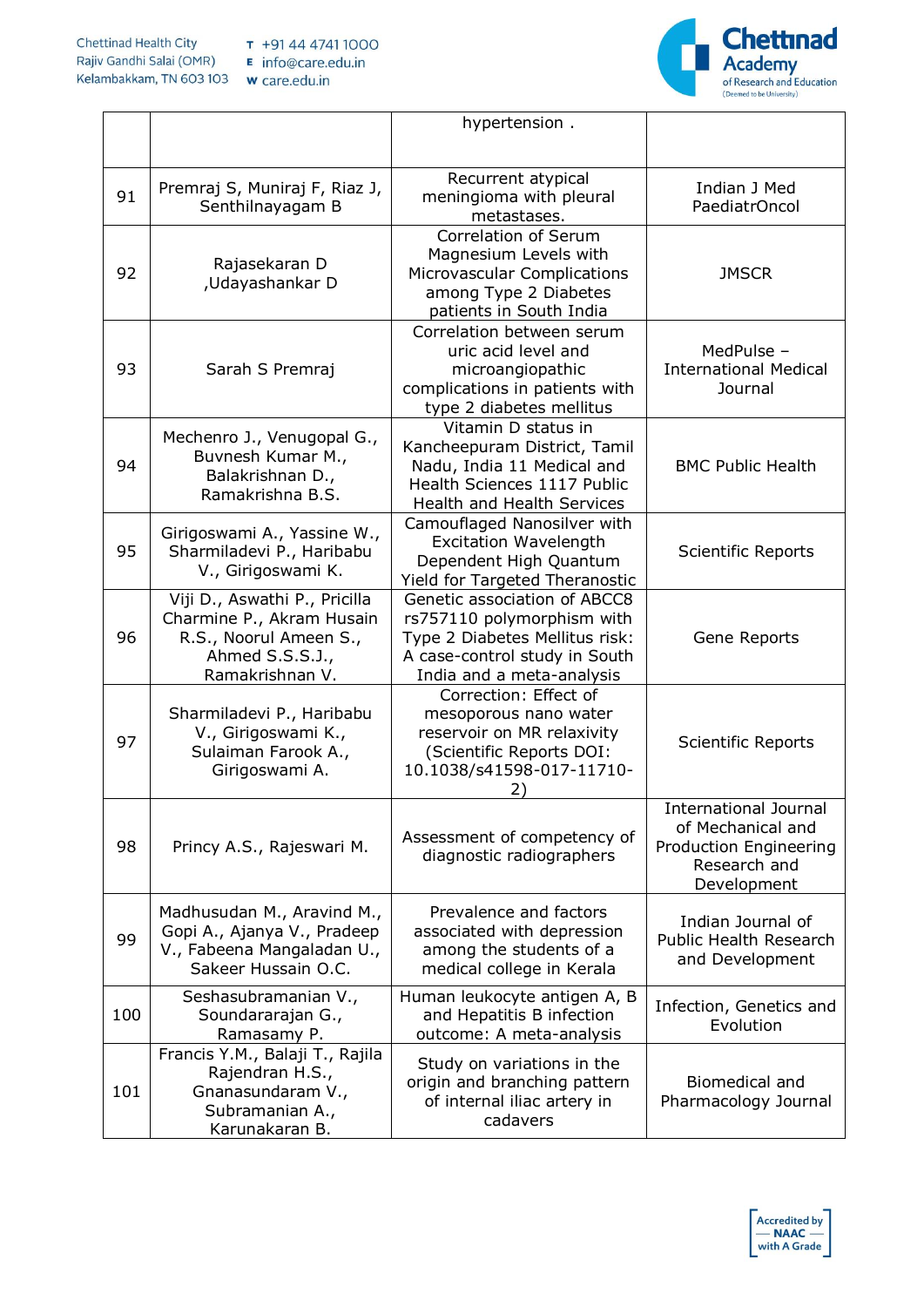

| 102 | Poornima V., Alexandar V.,<br>Iswariya S., Dhivya<br>Parameshwari A.,<br>Muthukumar R., Uma T.S.                               | Digital image based simple<br>scanometric device for the<br>express detection of aqueous<br>contamination of Hg2+                                                                                                      | Sensors and Actuators,<br><b>B: Chemical</b>                                        |
|-----|--------------------------------------------------------------------------------------------------------------------------------|------------------------------------------------------------------------------------------------------------------------------------------------------------------------------------------------------------------------|-------------------------------------------------------------------------------------|
| 103 | Meera M., Ruckmani A.,<br>Saravanan R.,<br>Lakshmipathy prabhu R.                                                              | Anti-inflammatory effect of<br>ethanolic extract of spine,<br>skin and rind of Jack fruit<br>peel-A comparative study                                                                                                  | Natural Product<br>Research                                                         |
| 104 | Kiruthika V., Sathiya S.,<br>Ramya M.M.                                                                                        | Automatic texture and<br>intensity based ovarian<br>classification                                                                                                                                                     | Journal of Medical<br>Engineering and<br>Technology                                 |
| 105 | Chellaiyan V.G., Ali F.L.,<br>Maruthappapandian J.                                                                             | Association between<br>sedentary behaviour and<br>depression, stress and anxiety<br>among medical school<br>students in Chennai, India                                                                                 | Journal of Clinical and<br>Diagnostic Research                                      |
| 106 | Arthilakshmi, Vishnurekha<br>C., Annamalai S.,<br>Baghkomeh P., DItto<br>Sharmin D.                                            | Effect of protective coating on<br>microleakage of conventional<br>glass ionomer cement and<br>resin-modified glass ionomer<br>cement in primary molars: An<br>in vitro study                                          | Indian Journal of<br><b>Dental Research</b>                                         |
| 107 | Basu P., Narendrakumar U.,<br>Arunachalam R., Devi S.,<br>Manjubala I.                                                         | Characterization and<br>Evaluation of Carboxymethyl<br>Cellulose-Based Films for<br>Healing of Full-Thickness<br>Wounds in Normal and<br>Diabetic Rats                                                                 | <b>ACS Omega</b>                                                                    |
| 108 | Khatheeja S., Safiullah A.,<br>Venkateswara Rao C.,<br>Alsawalha M., Vishnu Priya<br>V., Prabhakaran A.R.,<br>Krishna Mohan S. | Ftir-atr, biochemical and<br>histopathological studies on<br>phenylhydrazine-induced<br>hyperbilirubinemia in rats: A<br>comparative study of<br>diagnostic approaches                                                 | <b>International Journal</b><br>of Research in<br>Pharmaceutical<br><b>Sciences</b> |
| 109 | Chellappa S., Eerike M.,<br>Konda V.G.R., Arunachalam<br>R., Krishnan D.                                                       | Assessment of renal<br>parameters in patients on<br>proton pump inhibitors and<br>risk of chronic kidney disease                                                                                                       | Journal of Clinical and<br>Diagnostic Research                                      |
| 110 | Arathi M.S., Devi G.D.,<br>Sreelekha D., Archana R.,<br>Anandi M.S., Subramanian<br>м.                                         | Comparative analysis of<br>cranial capacity with body<br>mass index and academic<br>performance of first year<br>medical students                                                                                      | Journal of Clinical and<br>Diagnostic Research                                      |
| 111 | Kaliamoorthy S.,<br>Vijayakumar J.,<br>Caliaperoumal S.K., Pazhani<br>A., Raju K., Venkatesan P.,<br>Murugaboopathy V.         | Comparing the effect of<br>coconut oil pulling practice<br>with chlorhexidine mouth<br>wash in plaque induced<br>gingivitis by evaluation of<br>salivary biochemical marker -<br>A comparative interventional<br>study | Journal of Natural<br>Remedies                                                      |
| 112 | Shonima P., Alsawalha M.,<br>Aswathy C., Rosemol Jacob<br>M., Jayavardhanan K.K.,<br>Aiswarya K., Vishnu Priya                 | Detection of subclinical<br>pregnancy toxemia and<br>evaluation of glycaemic status<br>in Malabari does                                                                                                                | <b>International Journal</b><br>of Green Pharmacy                                   |

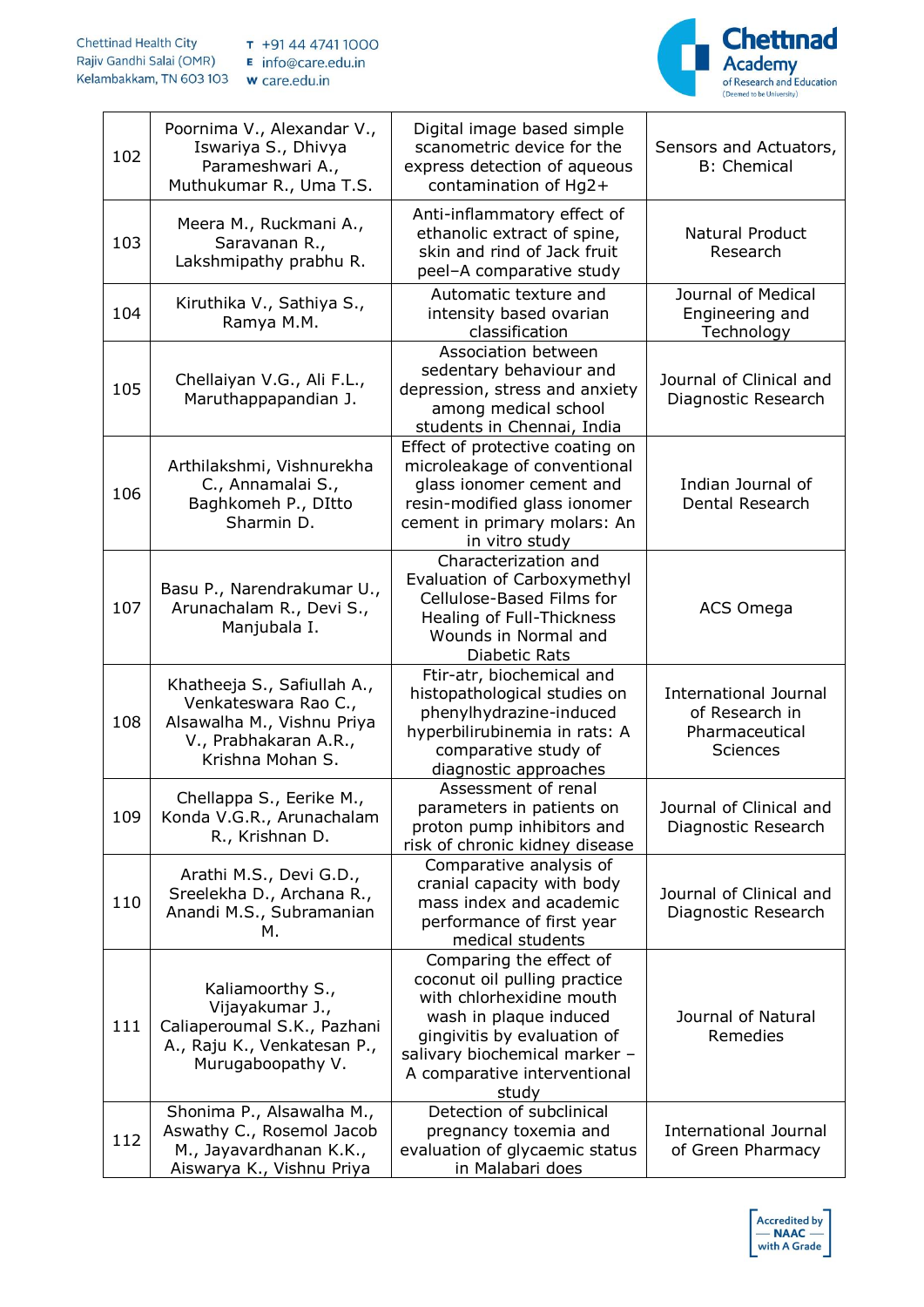

٦

|     | V., Mohan S.K.                                                                                                                                        |                                                                                                                                                                                                |                                                             |
|-----|-------------------------------------------------------------------------------------------------------------------------------------------------------|------------------------------------------------------------------------------------------------------------------------------------------------------------------------------------------------|-------------------------------------------------------------|
|     |                                                                                                                                                       |                                                                                                                                                                                                |                                                             |
| 113 | Sarath C.G., Jagdish S.K.,<br>Murugesan K., Muthukumar<br>В.                                                                                          | Effect of laser etching and<br>spark erosion on retention<br>and resistance of partial<br>veneer crown copings luted<br>with adhesive resin cement                                             | Contemporary Clinical<br>Dentistry                          |
| 114 | Paramita P., Subramaniam<br>V.D., Murugesan R.,<br>Gopinath M., Ramachandran<br>I., Ramalingam S., Sun<br>X.F., Banerjee A., Marotta<br>F., Pathak S. | Evaluation of potential anti-<br>cancer activity of cationic<br>liposomal nanoformulated<br>Lycopodium clavatum in colon<br>cancer cells                                                       | <b>IET Nanobiotechnology</b>                                |
| 115 | Akram Husain R.S.,<br>Rajakeerthana R.,<br>Sreevalsan A., Prema<br>Jayaprasad P., Ahmed<br>S.S.S.J., Ramakrishnan V.                                  | Prevalence of human<br>papilloma virus with risk of<br>cervical cancer among south<br>Indian women: A genotypic<br>study with meta-analysis and<br>molecular dynamics of HPV E6<br>oncoprotein | Infection, Genetics and<br>Evolution                        |
| 116 | Venkatesan P., Bhaskar<br>M.M., Sistla S., Badrinath<br>S., Narayan S.K.                                                                              | Evaluation of immunological<br>and molecular methods for<br>rapid diagnosis of herpes<br>simplex type-1 encephalitis                                                                           | Journal of Clinical and<br>Diagnostic Research              |
| 117 | Venugopal P., Koshy T.,<br>Lavu V., Ranga Rao S.,<br>Ramasamy S., Hariharan S.,<br>Venkatesan V.                                                      | Differential expression of<br>microRNAs let-7a, miR-125b,<br>miR-100, and miR-21 and<br>interaction with NF-kB<br>pathway genes in<br>periodontitis pathogenesis                               | Journal of Cellular<br>Physiology                           |
| 118 | Geeva, Narayan S.                                                                                                                                     | Lithium entrapped chitosan<br>nanoparticles to reduce<br>toxicity and increase cellular<br>uptake of lithium                                                                                   | Environmental<br>Toxicology and<br>Pharmacology             |
| 119 | Mohan G., Kalyanaraman<br>S., Ramakrishnan S.,<br>Theodore S.                                                                                         | Concomitant diaphragmatic<br>hernia repair with coronary<br>artery bypass grafting surgery                                                                                                     | Annals of Cardiac<br>Anaesthesia                            |
| 120 | Ramesh V.                                                                                                                                             | Author's reply: Association of<br>HIV status of the patient and<br>peripheral nerve lymphoma                                                                                                   | Neurology India                                             |
| 121 | Ruckmani A., Meti V.,<br>Vijayashree R., Arunkumar<br>R., Konda V.R., Prabhu L.,<br>Madhavi E., Devi S.                                               | Anti-rheumatoid activity of<br>ethanolic extract of Sesamum<br>indicum seed extract in<br>Freund's complete adjuvant<br>induced arthritis in Wistar<br>albino rats                             | Journal of Traditional<br>and Complementary<br>Medicine     |
| 122 | Mathangi K., Mathews J.,<br>Mathangi C.D.                                                                                                             | Assessment of perioperative<br>difficult airway among<br>undiagnosed obstructive sleep<br>apnoea patients undergoing<br>elective surgery: A<br>prospective cohort study                        | Indian Journal of<br>Anaesthesia                            |
| 123 | Savitha G., Vishnupriya V.,<br>Krishnamohan S.                                                                                                        | In vitro antioxidant capacity<br>and free radical scavenging<br>activities of Cardiospermum                                                                                                    | Asian Journal of<br>Pharmaceutical and<br>Clinical Research |

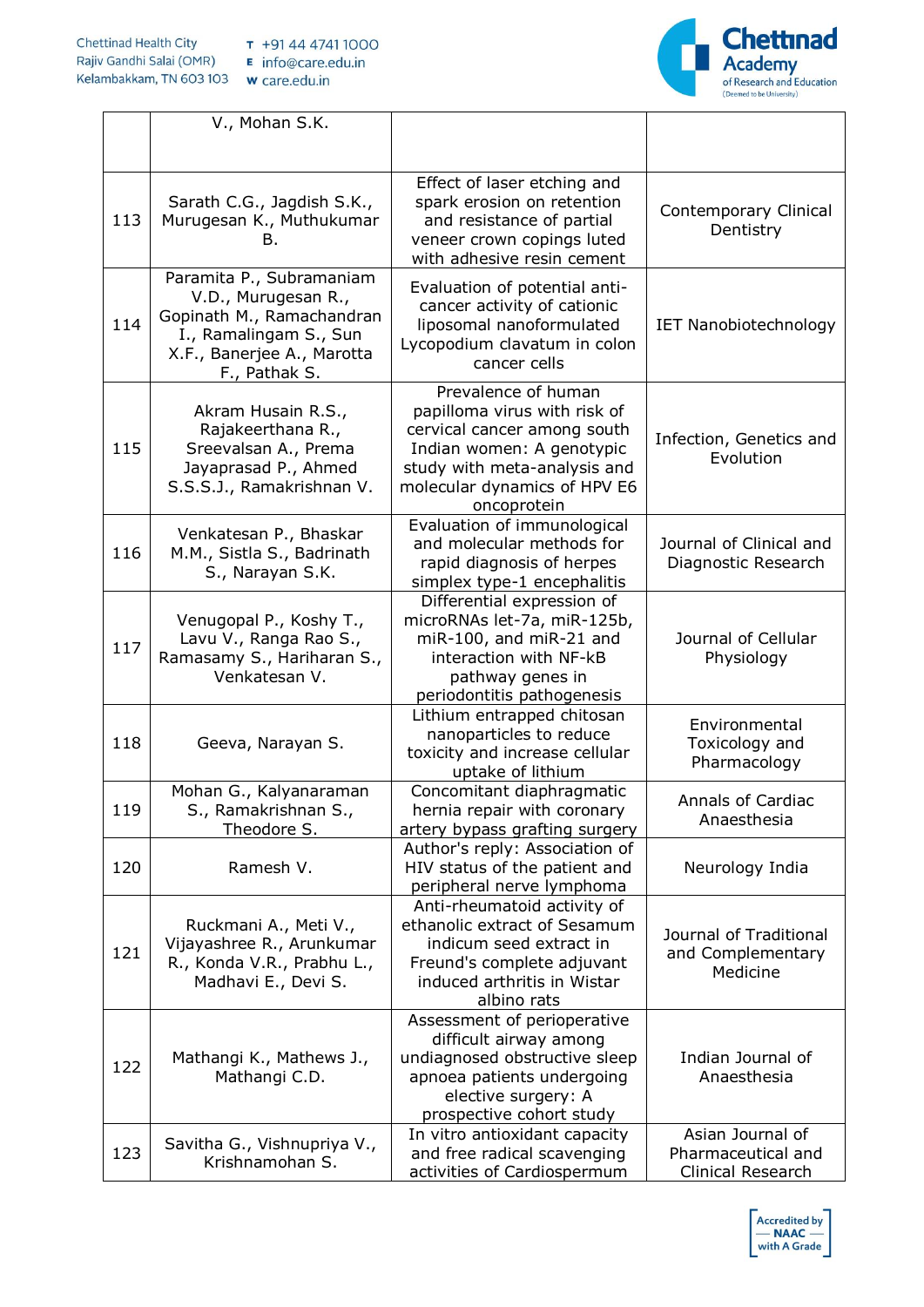

|     |                                                                                                                                                                            | halicacabum Linn                                                                                                                                                                      |                                                                         |
|-----|----------------------------------------------------------------------------------------------------------------------------------------------------------------------------|---------------------------------------------------------------------------------------------------------------------------------------------------------------------------------------|-------------------------------------------------------------------------|
|     |                                                                                                                                                                            |                                                                                                                                                                                       |                                                                         |
| 124 | Radha S., Mothilal K.K.,<br>Thamaraichelvan A.,<br>Shanmugam R.                                                                                                            | Synthesis, characterization,<br>antimicrobial and density<br>functional theory studies of<br>metal complexes of 3-<br>Benzoyl-7-methoxy Coumarin                                      | Indian Journal of<br>Pharmaceutical<br>Sciences                         |
| 125 | Kaliamoorthy S., Pazhani A.,<br>Nagarajan M., Meyyappan<br>A., Rayar S., Mathivanan S.                                                                                     | Comparing the effect of<br>coconut oil pulling practice<br>with oil pulling using sesame<br>oil in plaque-induced<br>gingivitis: A prospective<br>comparative interventional<br>study | Journal of Natural<br>Science, Biology and<br>Medicine                  |
| 126 | Gopalan B., Yerramshetty<br>J.S.                                                                                                                                           | Lumbosacral transitional<br>vertebra-related low back<br>pain: Resolving the<br>controversy                                                                                           | Asian Spine Journal                                                     |
| 127 | Ravindar A., Shanmugam P.                                                                                                                                                  | Co-infection of dengue and<br>leptospirosis in patients<br>presenting to a tertiary care<br>hospital with acute febrile<br>illness: A cross-sectional<br>study                        | Journal of Clinical and<br>Diagnostic Research                          |
| 128 | Fathima M.Z., Nainar M.,<br>Somasundaram I.,<br>Shanmugarajan T.S.                                                                                                         | Hinokitiol-ameliorated<br>diethylnitrosamine-induced<br>hepatocarcinogenesis through<br>antioxidant mechanism in<br>rats: In vitro and in vivo<br>study                               | Asian Journal of<br>Pharmaceutical and<br>Clinical Research             |
| 129 | Khan S.I.R., Ramachandran<br>A., Alfadley A., Baskaradoss<br>J.K.                                                                                                          | Ex vivo fracture resistance of<br>teeth restored with glass and<br>fiber reinforced composite<br>resin                                                                                | Journal of the<br>Mechanical Behavior of<br><b>Biomedical Materials</b> |
| 130 | Sanjai K., Pandey B.,<br>Shivalingaiah D., Kumar<br>H.M.                                                                                                                   | Odontoameloblastoma: A<br>report of a rare case                                                                                                                                       | Journal of Oral and<br>Maxillofacial Pathology                          |
| 131 | Mohan Kumar K.P.,<br>Nachiammai N.,<br>Madhushankari G.S.                                                                                                                  | Association of oral<br>manifestations in ulcerative<br>colitis: A pilot study                                                                                                         | Journal of Oral and<br>Maxillofacial Pathology                          |
| 132 | Manigandan V., Nataraj J.,<br>Arumugam V., Srivarshini<br>S., Ramachandran K., Aruna<br>Devi S., Umamaheshwari<br>S., Manivasagam T., Justin<br>Thenmozhi A., Saravanan R. | Ascdians as bioactive sources<br>for Huntington disease                                                                                                                               | Food for Huntington's<br><b>Disease</b>                                 |
| 133 | Subhapradha N., Abudhahir<br>M., Aathira A., Srinivasan<br>N., Moorthi A.                                                                                                  | Polymer coated mesoporous<br>ceramic for drug delivery in<br>bone tissue engineering                                                                                                  | <b>International Journal</b><br>of Biological<br>Macromolecules         |
| 134 | Sivashankari P.R., Moorthi<br>A., Abudhahir K.M.,<br>Prabaharan M.                                                                                                         | Preparation and<br>characterization of three-<br>dimensional scaffolds based<br>on hydroxypropyl chitosan-<br>graft-graphene oxide                                                    | <b>International Journal</b><br>of Biological<br>Macromolecules         |
| 135 | Manigandan V., Karthik R.,<br>Ramachandran S.,                                                                                                                             | Chitosan Applications in Food<br>Industry                                                                                                                                             | Biopolymers for Food<br>Design                                          |

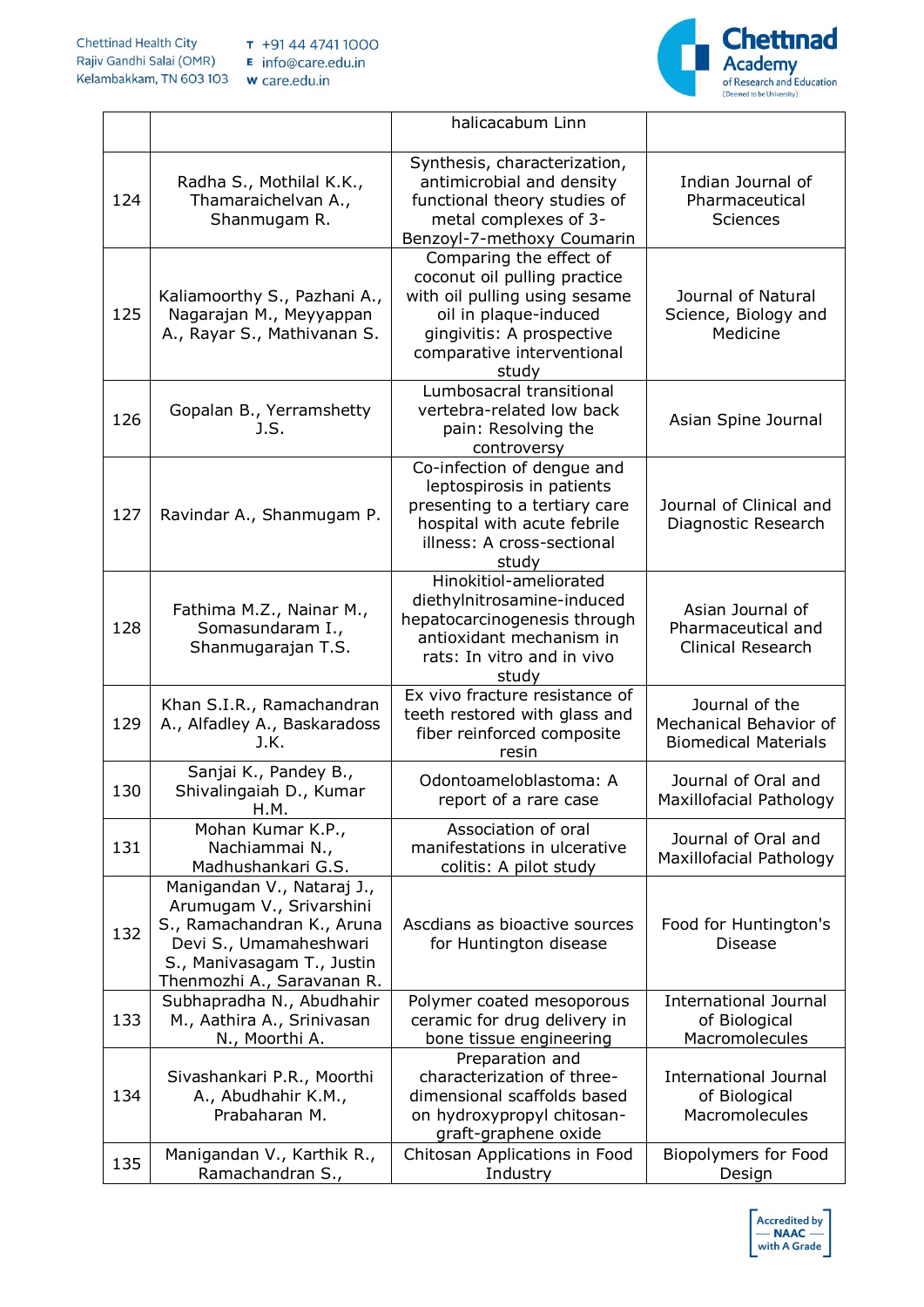

|     | Rajagopal S.                                                                                                                                            |                                                                                                                                                                                                                                                                       |                                                                         |
|-----|---------------------------------------------------------------------------------------------------------------------------------------------------------|-----------------------------------------------------------------------------------------------------------------------------------------------------------------------------------------------------------------------------------------------------------------------|-------------------------------------------------------------------------|
| 136 | Basha A.A., Mathangi D.C.,<br>Shyamala R.                                                                                                               | Fluorescent light induced<br>oxidative damage in wistar<br>strain albino rat: Possible<br>protective effect of LED light<br>induced photobiomodulation                                                                                                                | Indian Journal of<br>Physiology and<br>Pharmacology                     |
| 137 | Premnath G., Shankar C.                                                                                                                                 | Impact of duration and<br>control of diabetes mellitus on<br>anterior segment parameters<br>in Indian eyes                                                                                                                                                            | Journal of Clinical and<br>Diagnostic Research                          |
| 138 | Premraj S., Muniraj F., Riaz<br>J., Senthilnayagam B.                                                                                                   | Recurrent atypical<br>meningioma with pleural<br>metastases                                                                                                                                                                                                           | Indian Journal of<br><b>Medical and Paediatric</b><br>Oncology          |
| 139 | Buvneshkumar M., John<br>K.R., Logaraj M.                                                                                                               | A study on prevalence of<br>depression and associated<br>risk factors among elderly in a<br>rural block of Tamil Nadu                                                                                                                                                 | Indian journal of public<br>health                                      |
| 140 | Premraj S.S., Mayilananthi<br>K., Krishnan D.,<br>Padmanabhan K.,<br>Rajasekaran D.                                                                     | Clinical profile and risk factors<br>associated with severe scrub<br>typhus infection among non-<br>ICU patients in semi-urban<br>south India                                                                                                                         | Journal of Vector<br><b>Borne Diseases</b>                              |
| 141 | Arumugam V., Venkatesan<br>M., Ramachandran S.,<br>Sundaresan U.                                                                                        | <b>Bioactive Peptides from</b><br>Marine Ascidians and Future<br>Drug Development-A Review                                                                                                                                                                            | <b>International Journal</b><br>of Peptide Research<br>and Therapeutics |
| 142 | Swati P., Devi K.A., Thomas<br>B., Vahab S.A., Kapaettu S.,<br>Kushtagi P.                                                                              | Correction to: Simultaneous<br>detection of periodontal<br>pathogens in subgingival<br>plaque and placenta of<br>women with hypertension in<br>pregnancy (Archives of<br>Gynecology and Obstetrics,<br>$(2012)$ , 285, 3, $(613-619)$ ,<br>10.1007/s00404-011-2012-9) | Archives of<br>Gynecology and<br>Obstetrics                             |
| 143 | Mary Lazer L., Sadhasivam<br>B., Palaniyandi K.,<br>Muthuswamy T.,<br>Ramachandran I.,<br>Balakrishnan A., Pathak S.,<br>Narayan S., Ramalingam S.      | Chitosan-based nano-<br>formulation enhances the<br>anticancer efficacy of<br>hesperetin                                                                                                                                                                              | <b>International Journal</b><br>of Biological<br>Macromolecules         |
| 144 | Dinesh Kumar S., Mohamed<br>Abudhahir K.,<br>Selvamurugan N., Vimalraj<br>S., Murugesan R.,<br>Srinivasan N., Moorthi A.                                | Formulation and biological<br>actions of nano-bioglass<br>ceramic particles doped with<br>Calcarea phosphorica for bone<br>tissue engineering                                                                                                                         | Materials Science and<br>Engineering C                                  |
| 145 | Pathak S., Sushmitha S.,<br>Banerjee A., Marotta F.,<br>Gopinath M., Murugesan R.,<br>Zhang H., Bhavani B.,<br>Girigoswami A., Sollano J.,<br>Sun X.-F. | Review on comparative<br>efficacy of bevacizumab,<br>panitumumab and cetuximab<br>antibody therapy with<br>combination of FOLFOX-4 in<br><b>KRAS-mutated colorectal</b><br>cancer patients                                                                            | Oncotarget                                                              |

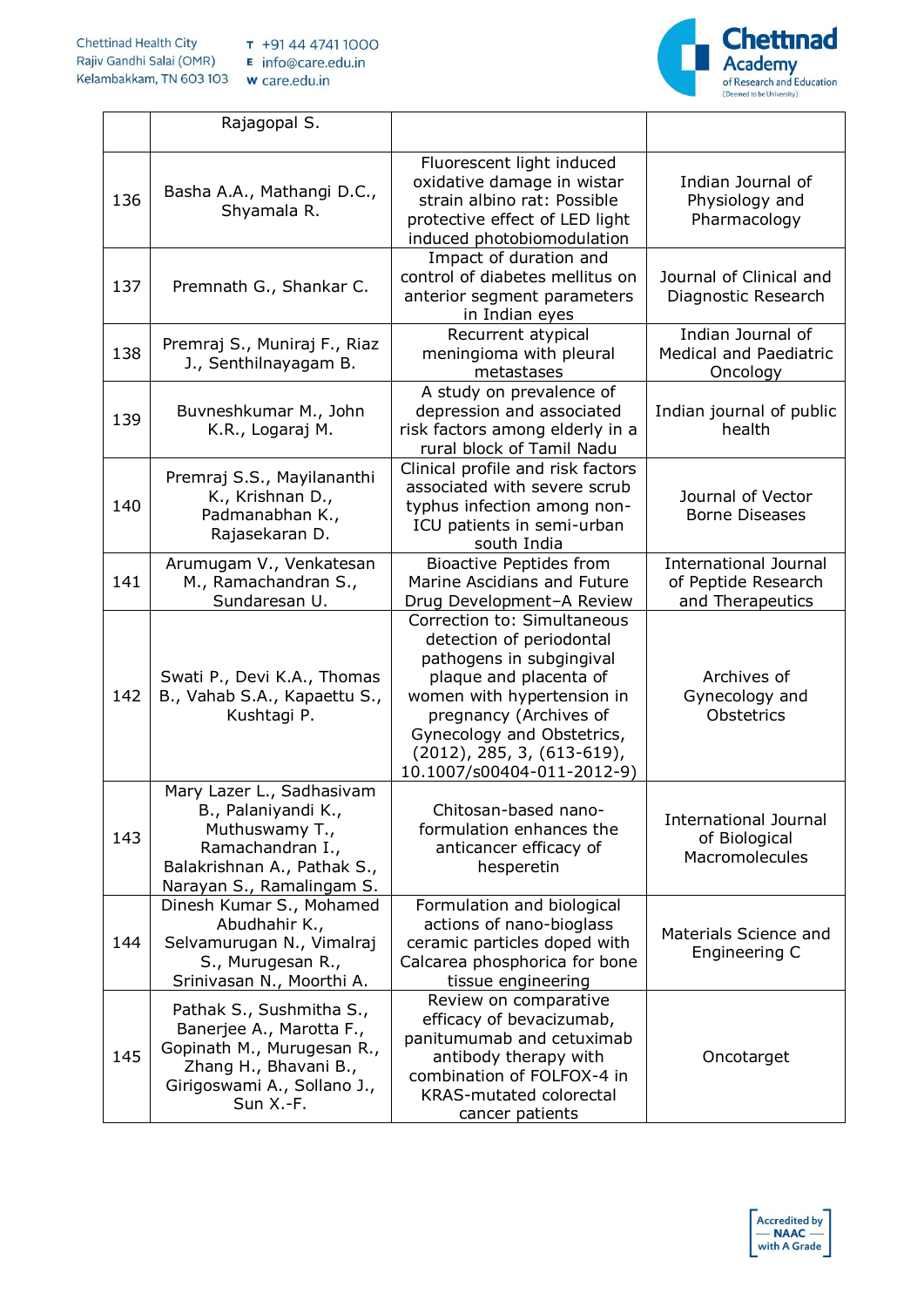

| 146 | Sriramulu S.,<br>Ramachandran M.,<br>Subramanian S., Kannan R.,<br>Gopinath M., Sollaono J.,<br>Bissi L., Banerjee A.,<br>Marotta F., Pathak S. | A review on role of ATM gene<br>in hereditary transfer of<br>colorectal cancer                                                                                                                                   | Acta Biomedica                                             |
|-----|-------------------------------------------------------------------------------------------------------------------------------------------------|------------------------------------------------------------------------------------------------------------------------------------------------------------------------------------------------------------------|------------------------------------------------------------|
| 147 | Subbarayan D.,<br>Choccalingam C., Lakshmi<br>C.K.A.                                                                                            | The Effects of Sample<br>Transport by Pneumatic Tube<br>System on Routine<br>Hematology and Coagulation<br><b>Tests</b>                                                                                          | Advances in<br>Hematology                                  |
| 148 | Deepika R., Girigoswami K.,<br>Murugesan R., Girigoswami<br>А.                                                                                  | Influence of divalent cation on<br>morphology and drug delivery<br>efficiency of mixed polymer<br>nanoparticles                                                                                                  | <b>Current Drug Delivery</b>                               |
| 149 | Girigoswami K.                                                                                                                                  | Toxicity of metal oxide<br>nanoparticles                                                                                                                                                                         | Advances in<br><b>Experimental Medicine</b><br>and Biology |
| 150 | Jayendrapalan J., Ramesh<br>V., Karthikeyan K., Devi S.                                                                                         | Primary lymphoma of the<br>radial nerve presenting as<br>nerve sheath tumor                                                                                                                                      | Neurology India                                            |
| 151 | Jothimani G., Sriramulu S.,<br>Chabria Y., Sun X.-F.,<br>Banerjee A., Pathak S.                                                                 | A review on theragnostic<br>applications of microRNAs and<br>long non-coding RNAs in<br>colorectal cancer                                                                                                        | Current Topics in<br><b>Medicinal Chemistry</b>            |
| 152 | Varghese S., Palaniappan A.                                                                                                                     | Computational<br>pharmacogenetics of P-<br>glycoprotein mediated<br>antiepileptic drug resistance                                                                                                                | Open Bioinformatics<br>Journal                             |
| 153 | Karuppudurai T., Sripathi K.                                                                                                                    | Foraging and roosting ecology<br>of the Lesser Dog-faced Fruit<br>Bat Cynopterus brachyotis<br>(Mammalia: Chiroptera:<br>Pteropodidae) in southern<br>India                                                      | Journal of Threatened<br>Taxa                              |
| 154 | Halappa N., Thirthalli J.,<br>Varambally S., Rao M.,<br>Christopher R., Nanjundaiah<br>G.                                                       | Improvement in<br>neurocognitive functions and<br>serum brain-derived<br>neurotrophic factor levels in<br>patients with depression<br>treated with antidepressants<br>and yoga                                   | Indian Journal of<br>Psychiatry                            |
| 155 | Subramanian R.K.,<br>Saikumar P., Joshua S.D.,<br>Devaki P.R., Jagadeesh<br>Marthandam L.                                                       | Estimation of lung functions<br>and risk of developing<br>obstructive sleep apnoea in<br>wind instrument players                                                                                                 | Indian Journal of<br>Physiology and<br>Pharmacology        |
| 156 | Evert J., Pathak S., Sun X.-<br>F., Zhang H.                                                                                                    | A study on effect of oxaliplatin<br>in MicroRNA expression in<br>human colon cancer                                                                                                                              | Journal of Cancer                                          |
| 157 | Ashwath B., Subramoniam<br>S., Vijayalakshmi R.,<br>Shanmugam M., Priya B.M.,<br>Anitha V.                                                      | Anesthetic efficacy of 4%<br>articaine and 2% lignocaine in<br>achieving palatal anesthesia<br>following a single buccal<br>infiltration during periodontal<br>therapy: A randomized<br>double-blind split-mouth | Journal of<br>Anaesthesiology<br>Clinical Pharmacology     |